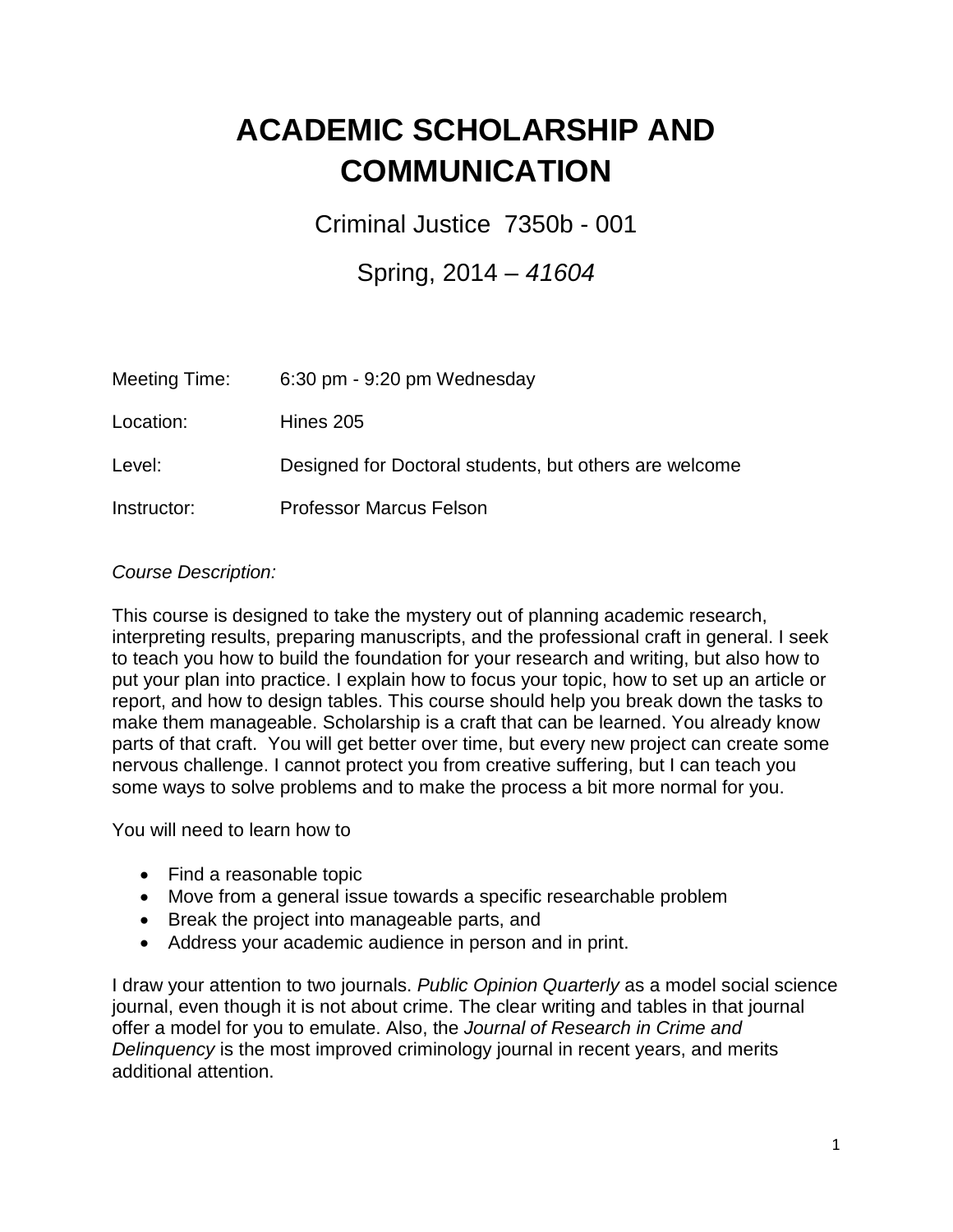This course does not teach you simply to conform to my generation's performance. Criminology is in a process of major change, including

- Much bigger data sets
- Much more focused and disaggregated crime variables
- Better specified subsamples
- More maps and spatial analysis
- More on crime rather than just criminals
- More emphasis on crime situations and on co-offending than on lone individuals

I am preparing you for what I see as criminology in the future, not just for replicating what my generation did.

## REQUIREMENTS

Attendance is required, and you should email me if you are going to miss a class or be late, trying to minimize those events.

This course has no textbook, no term paper, and no specific assigned readings, but you will be asked to examine certain journals or ranges of journals. For example, I may ask you to look at all 2013 issues of the journal *Criminology* for examples of some phenomenon. I may ask you to check two years' issues of *Public Opinion Quarterly* to see how samples are written up.

Your weekly assignments will normally involve five to eight written pages, ten references, and five to ten minutes of class presentation. These assignments focus on acquiring the sixteen skills listed below in this order:

- Skill 1 Focusing on a problem
- Skill 2 Linking a problem to a larger literature
- Skill 3 From literature to problem to this particular study
- Skill 4 How to do your abstract and title
- Skill 5 How to write up a literature review
- Skill 6 Comprehending samples and relevant comparisons
- Skill 7 The concept of exposure to risk
- Skill 8 Controlling empirical temptation
- Skill 9 The art of describing data
- Skill 10 The craft of producing a table